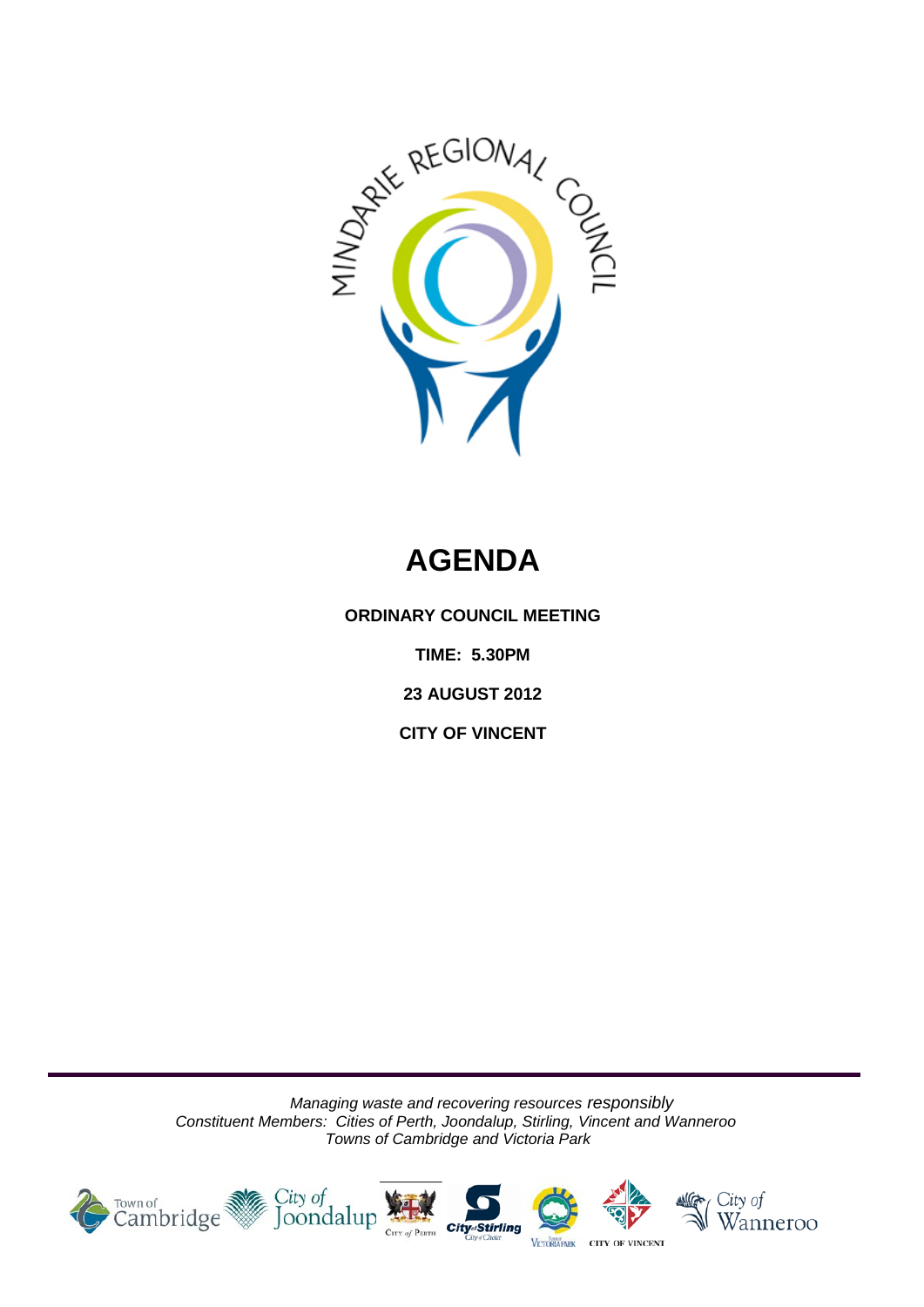#### **MINDARIE REGIONAL COUNCIL NOTICE OF MEETING**

3 August 2012

Councillors of the Mindarie Regional Local Government are advised that an Ordinary Meeting of the Council will be held in the Council Chambers of the City of Vincent, 244 Vincent Street, Leederville, at 5.30pm on Thursday 23 August 2012.

The agenda pertaining to the meeting is attached.

Your attendance is respectfully requested.

**BRIAN CALLANDER** CHIEF EXECUTIVE OFFICER

#### **MINDARIE REGIONAL COUNCIL - MEMBERSHIP**

- Cr R Fishwick JP (Russ) **Chair** Cr R Fishwick JP (Russ) **Chair** Cr J City of Joondalup<br>Cr J Bissett (John) **Deputy Chair** Town of Victoria Park Cr J Bissett (John) – **Deputy Chair** Town of Victoria Par<br>Cr S Withers (Simon) **Town of Cambridge** Cr S Withers (Simon) Cr K Hollywood (Kerry) City of Joondalup Cr R Butler (Rob) City of Perth Cr D Boothman (David) City of Stirling<br>
Cr S Cooke (Sharon) City of Stirling Cr S Cooke (Sharon) City of Stirling<br>
Cr J Robbins (Jason) City of Stirling<br>
City of Stirling Cr J Robbins (Jason) City of Stirling<br>
Cr B Stewart (Bill) City of Stirling Cr B Stewart (Bill)<br>
Cr A MacTiernan (Alannah) Cr A MacTiernan (Alannah) City of Vincent Cr A MacTiernan (Alannah) City of Vincent<br>
Cr L Gray JP (Laura) City of Wanneroo Cr L Gray JP (Laura) Cr D Newton JP (Dot) City of Wanneroo
	-

NB: Although some Councils have nominated alternate members, it is a requirement that a Council carries a specific resolution for each occasion that the alternate member is to act.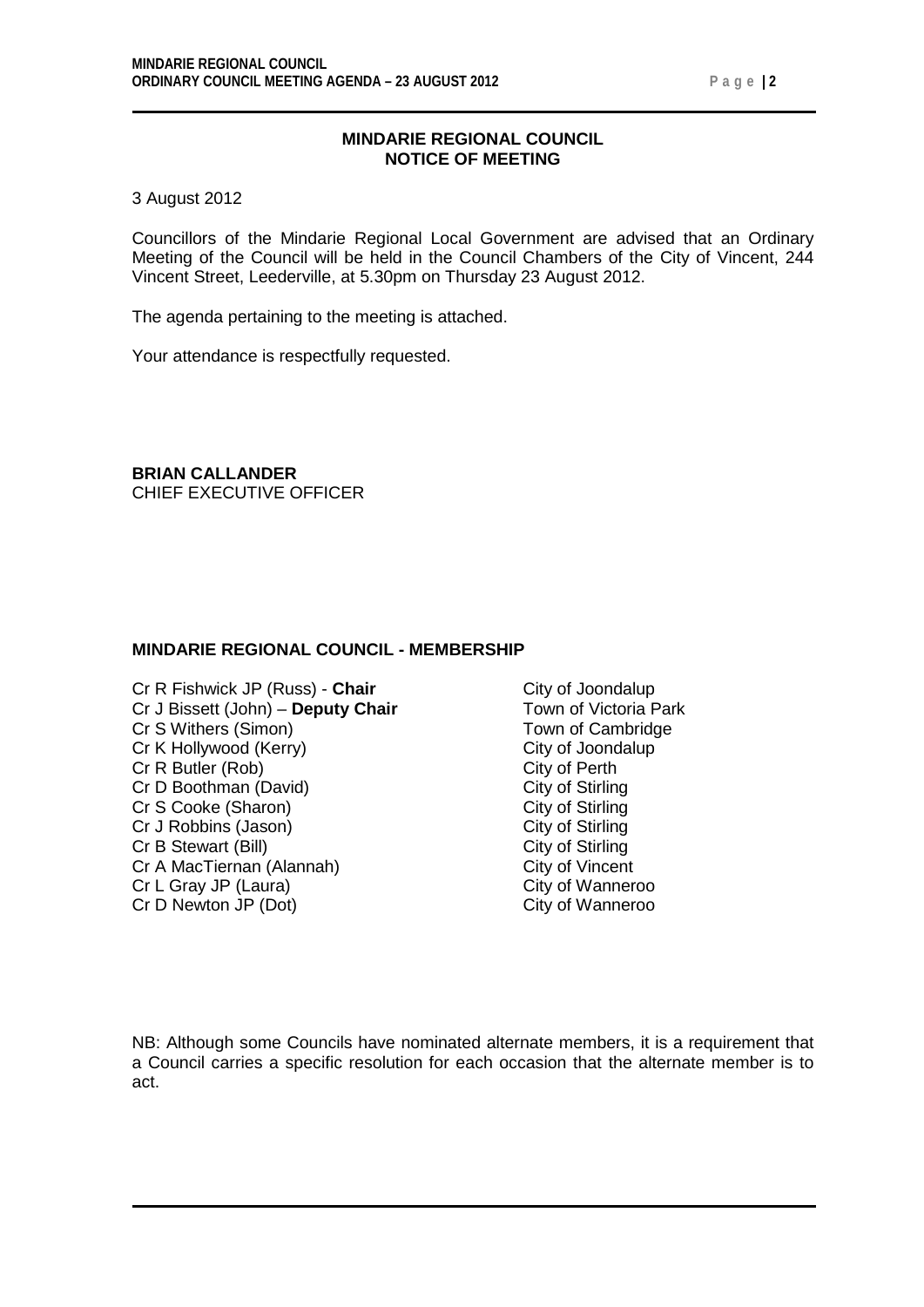### **CONTENTS**

| $\mathbf 1$     | DECLARATION OF OPENING / ANNOUNCEMENT OF VISITORS 4                              |
|-----------------|----------------------------------------------------------------------------------|
| 2               |                                                                                  |
| 3               |                                                                                  |
| 4               |                                                                                  |
| 5               |                                                                                  |
| 6               |                                                                                  |
| 7               |                                                                                  |
| 8               |                                                                                  |
|                 |                                                                                  |
| 9               |                                                                                  |
|                 | 9.1 Resource Recovery Facility Agreement - Compost Performance 5                 |
| 10 <sup>1</sup> |                                                                                  |
|                 |                                                                                  |
|                 |                                                                                  |
|                 | 10.3 Financial Statements for the periods ended 31 May 2012 and 30 June 201214   |
|                 | 10.4 List of Payments made for the months ended 31 May 2012 and 30 June 2012.16  |
| 11              |                                                                                  |
| 12              | MOTIONS OF WHICH PREVIOUS NOTICE HAS BEEN GIVEN18                                |
| 13              |                                                                                  |
| 14              | QUESTIONS BY MEMBERS OF WHICH DUE NOTICE HAS BEEN GIVEN18                        |
| 15              | MATTERS FOR WHICH THE MEETING MAY BE CLOSED TO THE PUBLIC19                      |
|                 | 15.1 Resource Recovery Facility - Request for relocation of adjoining tenant  19 |
| 16              |                                                                                  |
| 17              |                                                                                  |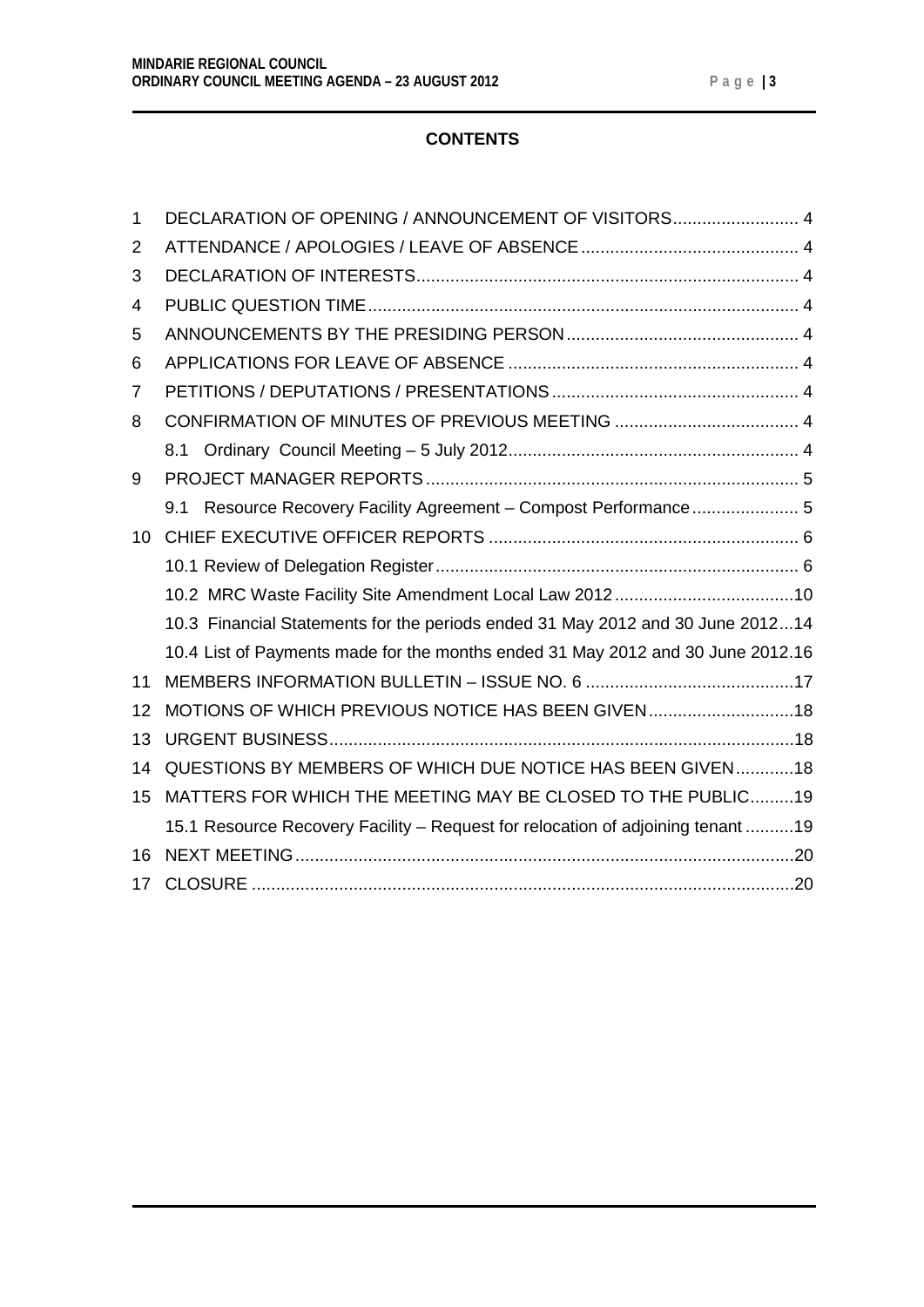#### <span id="page-3-0"></span>**1 DECLARATION OF OPENING / ANNOUNCEMENT OF VISITORS**

#### <span id="page-3-1"></span>**2 ATTENDANCE / APOLOGIES / LEAVE OF ABSENCE**

#### <span id="page-3-2"></span>**3 DECLARATION OF INTERESTS**

Declaration of Financial/Conflict of Interest to be recorded prior to dealing with each item.

*Disclosure of Financial and Proximity Interests*

- *(a) Members must disclose the nature of their interest in matters to be discussed at the meeting. (Section 5.65 of the Local Government Act 1995).*
- *(b) Employees must disclose the nature of their interest in reports or advice when giving the report or advice to the meeting. (Sections 5.70 and 5.71 of the Local Government Act 1995).*

#### *Disclosure of Interest Affecting Impartiality*

*(a) Members and staff must disclose their interest in matters to be discussed at the meeting in respect of which the member or employee has given or will give advice.*

#### <span id="page-3-3"></span>**4 PUBLIC QUESTION TIME**

#### <span id="page-3-4"></span>**5 ANNOUNCEMENTS BY THE PRESIDING PERSON**

#### <span id="page-3-5"></span>**6 APPLICATIONS FOR LEAVE OF ABSENCE**

#### <span id="page-3-6"></span>**7 PETITIONS / DEPUTATIONS / PRESENTATIONS**

#### <span id="page-3-7"></span>**8 CONFIRMATION OF MINUTES OF PREVIOUS MEETING**

#### <span id="page-3-8"></span>**8.1 ORDINARY COUNCIL MEETING – 5 JULY 2012**

The Minutes of the Ordinary Council Meeting held on 5 July 2012 have been printed and circulated to members of the Council.

#### **RESPONSIBLE OFFICER RECOMMENDATION**

**That the Minutes of the Ordinary Council Meeting of Council held on 5 July 2012 be confirmed as a true record of the proceedings.**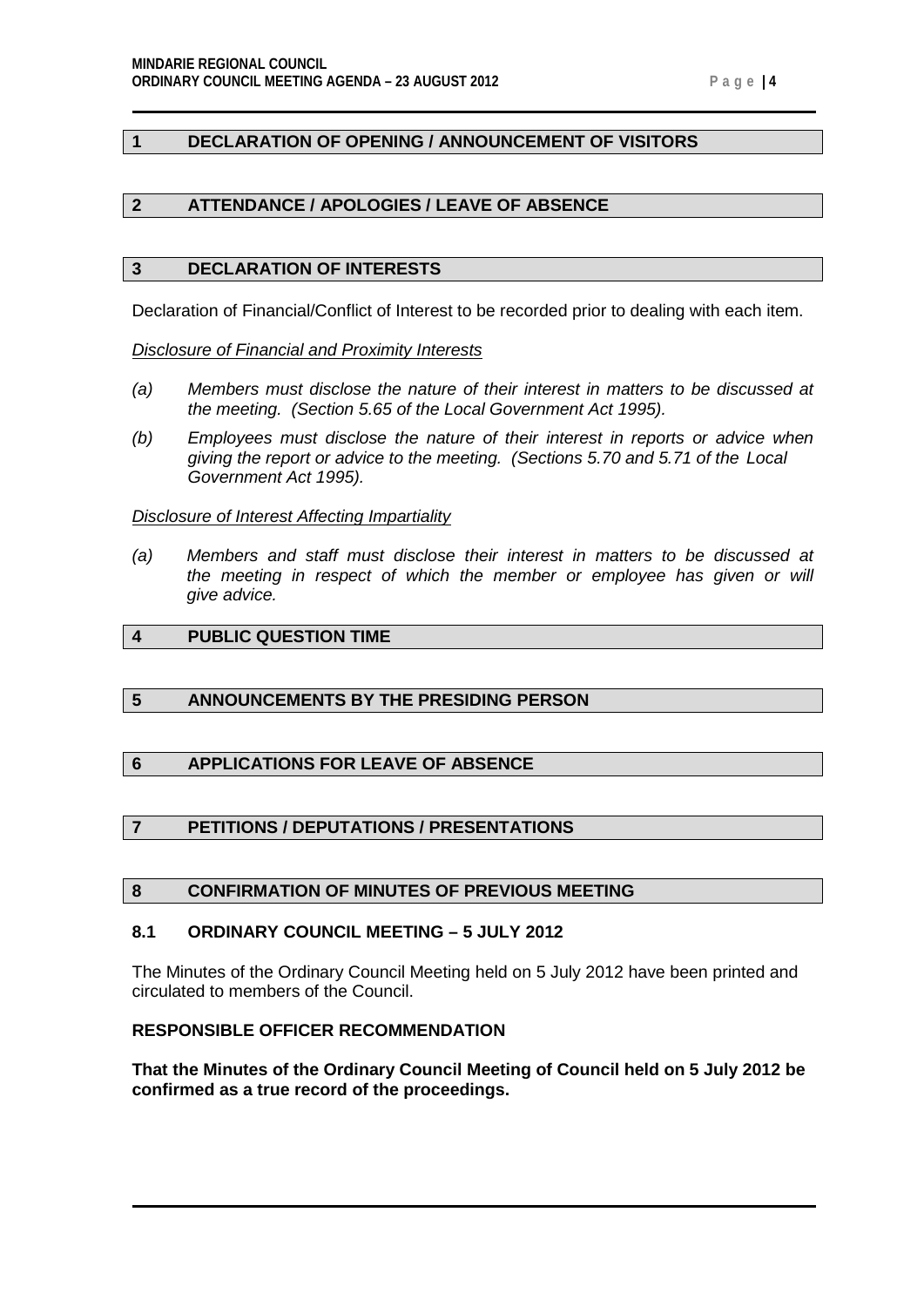### <span id="page-4-0"></span>**9 PROJECT MANAGER REPORTS**

<span id="page-4-1"></span>

| <b>ITEM 9.1</b>             | <b>RESOURCE RECOVERY FACILITY AGREEMENT -</b><br><b>COMPOST PERFORMANCE</b> |
|-----------------------------|-----------------------------------------------------------------------------|
| <b>File No:</b>             | <b>WST/147</b>                                                              |
| Appendix(s):                |                                                                             |
| Date:                       | 1 August 2012                                                               |
| <b>Responsible Officer:</b> | <b>Ian Watkins</b>                                                          |

## **THIS WILL BE A LATE ITEM.**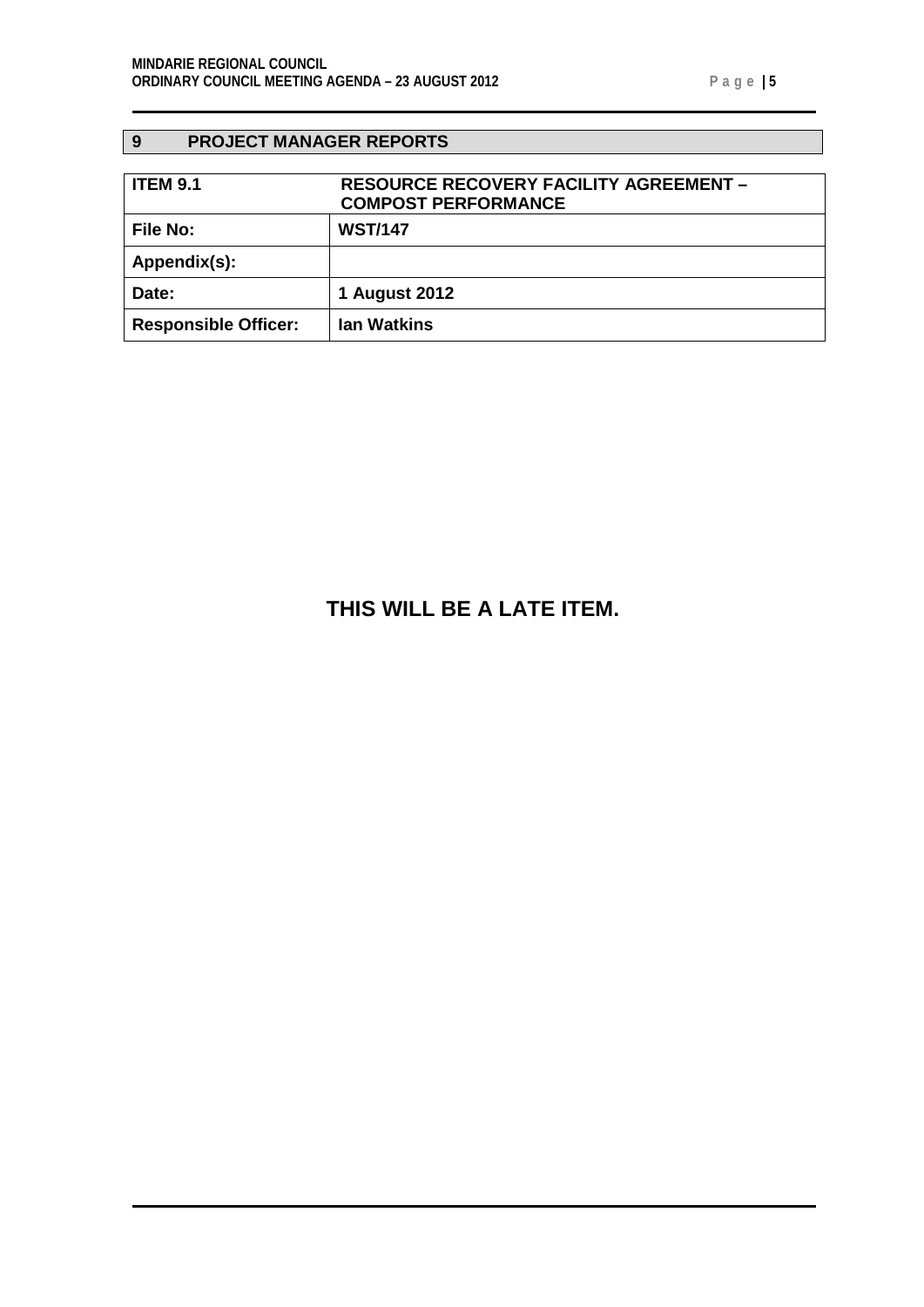<span id="page-5-1"></span>

| <b>ITEM 10.1</b>            | <b>REVIEW OF DELEGATION REGISTER</b>                                    |  |
|-----------------------------|-------------------------------------------------------------------------|--|
| File No:                    | <b>GOV/27</b>                                                           |  |
| Appendix(s):                | Nil                                                                     |  |
| Attachment(s):              | Instrument of Delegation to the Chief Executive<br>1.<br><b>Officer</b> |  |
| Date:                       | 16 July 2012                                                            |  |
| <b>Responsible Officer:</b> | <b>CEO</b>                                                              |  |

#### <span id="page-5-0"></span>**10 CHIEF EXECUTIVE OFFICER REPORTS**

#### **SUMMARY**

The review of the Register of Delegations as previously approved by Council at its meeting on 13 October 2011 in accordance with s5.46 (2) of the *Local Government Act 1995 (LGA95).*

#### **BACKGROUND**

The delegation register was last reviewed in September 2011 where the Acting Chief Executive Officer made amendments to the register as he considered that they needed both rewording for clarity purposes and separated as standalone delegations.

#### **DETAIL**

The new Chief Executive Officer (CEO) has reviewed the current delegation register and considers that the delegations it contains are acceptable and provides the ability for the administration to operate effectively. A further review of the delegations will be required when the CEO undertakes a full review of the current policies and operational procedures prior to the end of the calendar year.

#### **CONSULTATION**

Nil

#### **STATUTORY ENVIRONMENT**

The Council has the power to delegate authority to the CEO in accordance with s.5.42 of the LGA95 and as delegator it is required to review the delegations annually in accordance with s.5.46(2), of the *LGA95, which state, inter alia, the following:*

"5.42. Delegation of some powers and duties to CEO

- *(1) A local government may delegate\* to the CEO the exercise of any of its powers or the discharge of any of its duties under —*
	- *(a) this Act other than those referred to in section 5.43.*
	- *\* Absolute majority required.*
- *(2) A delegation under this section is to be in writing and may be general or as otherwise provided in the instrument of delegation.*
- 5.46. Register of, and records relevant to, delegations to CEO and employees
	- (2) At least once every financial year, delegations made under this Division are to be reviewed by the delegator."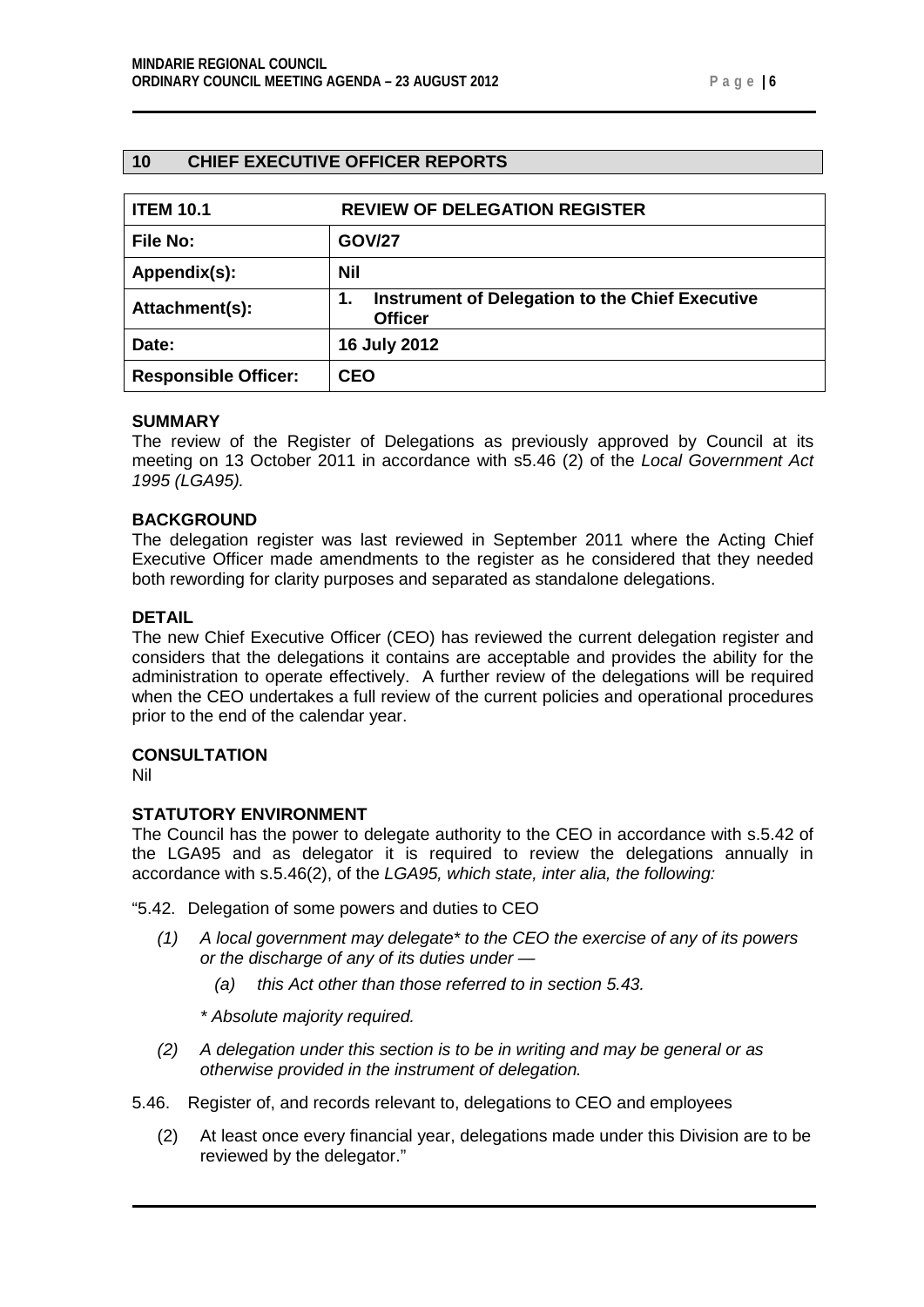#### **POLICY IMPLICATIONS**

Nil

**FINANCIAL IMPLICATIONS** Nil

**STRATEGIC IMPLICATIONS** Nil

#### **COMMENT**

The delegations are adequate for their purpose at this point in time however the CEO will be undertaking a full review of MRC's current Business Manual that contains a mixture of policies and administrative procedures to bring them in line with the new organisation structure and cultural changes. This will more than likely require the Council to consider additional delegations

#### **VOTING REQUIREMENT**

Simple Majority

#### **RESPONSIBLE OFFICER RECOMMENDATION**

**That Council approve the Instrument of Delegation to the Chief Executive Officer as detailed in attachment 1 of this agenda.**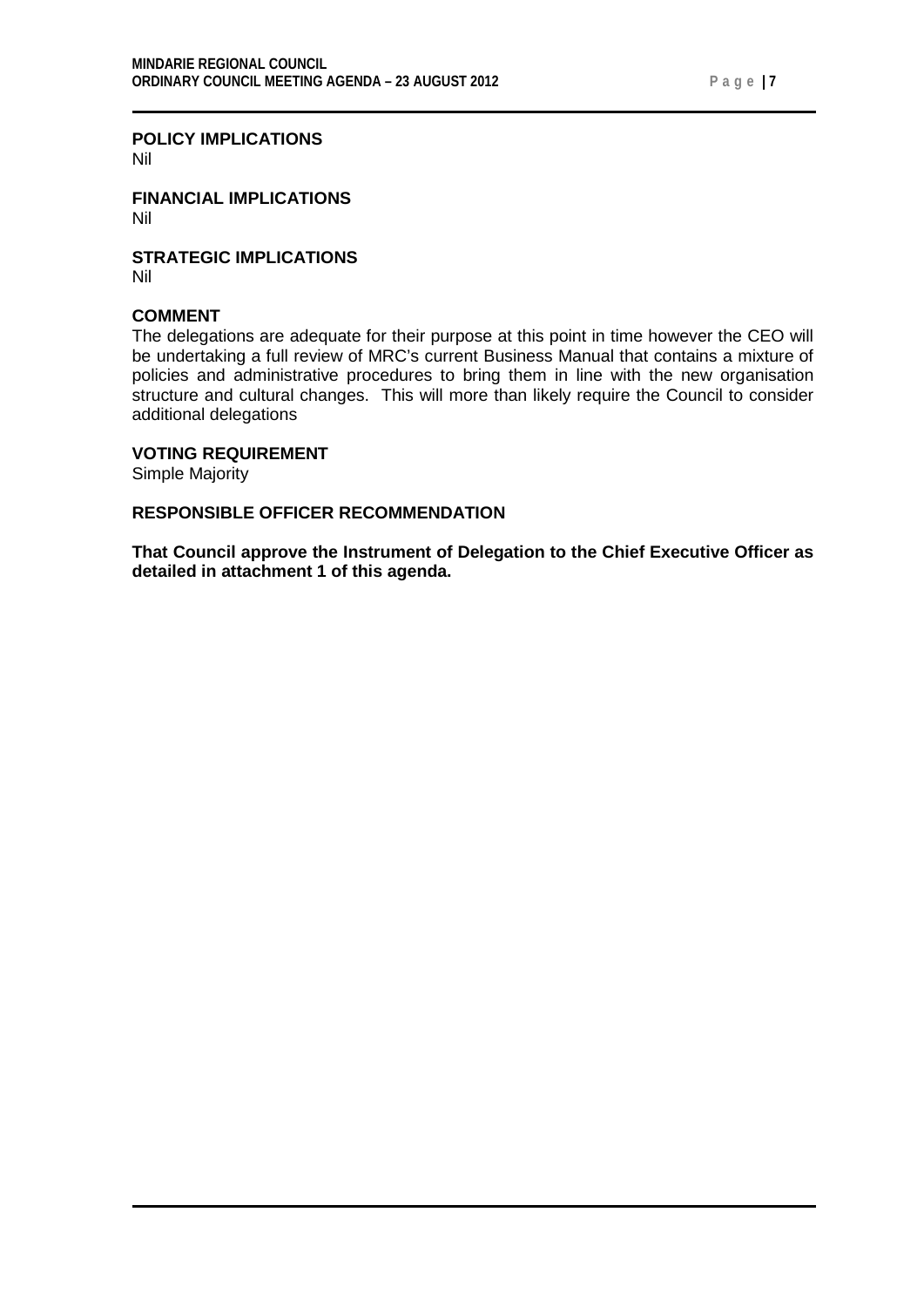# **ATTACHMENT 1**

### **TO ITEM 10.1**

### **ORDINARY COUNCIL MEETING**

### **23 AUGUST 2012**

### **INSTRUMENT OF DELEGATION TO THE CHIEF EXECUTIVE OFFICER**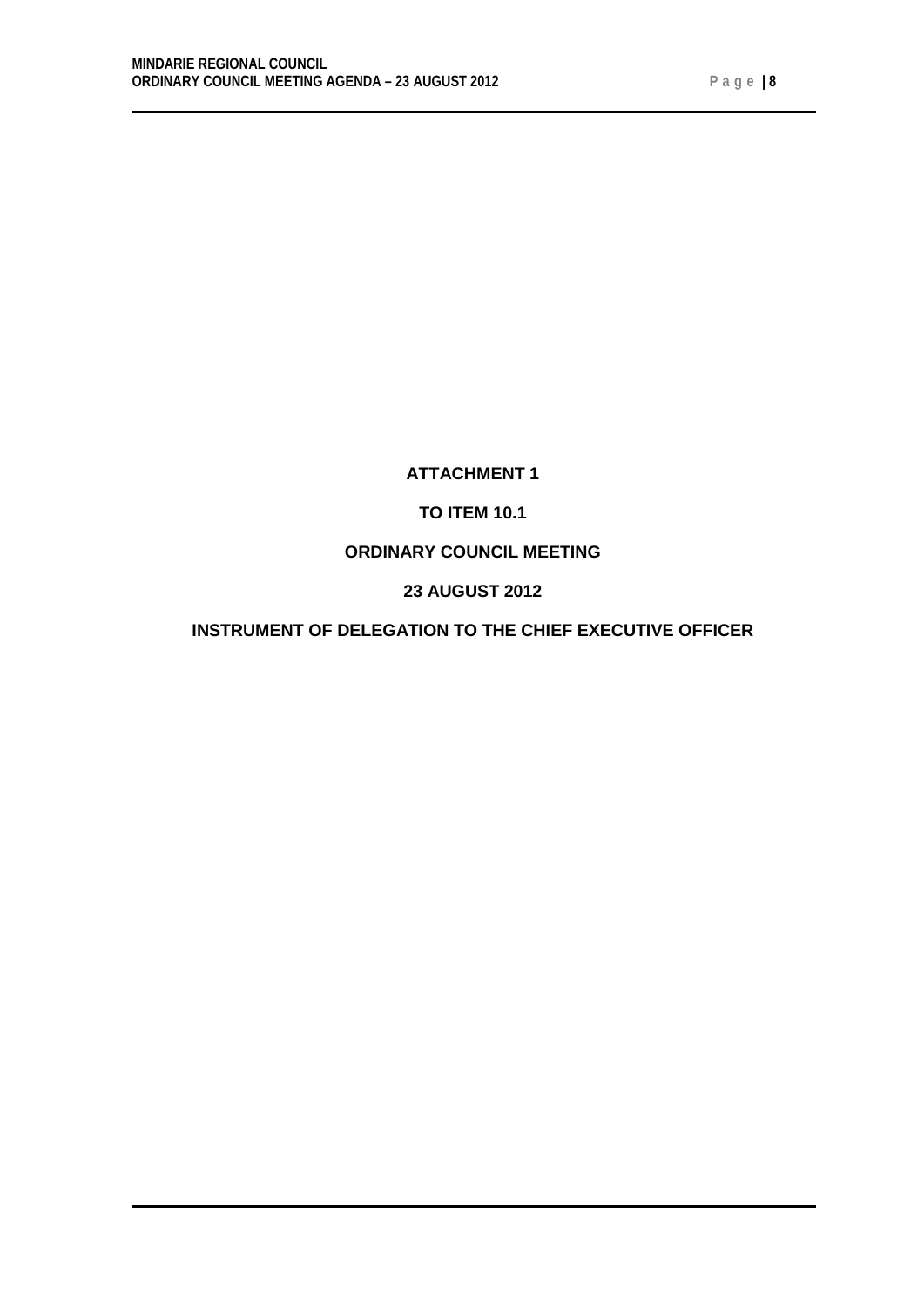|     |                                                           | <u> MINDARIE REGIONAL COUNCIL – DEIEGATIONS OF AUTHOLITY REGISTER – SEPT ZU FI</u><br><b>COUNCIL TO CHIEF EXECUTIVE OFFICER</b>                                                                                                                    |                                                                                                                                                                                                                        |                |
|-----|-----------------------------------------------------------|----------------------------------------------------------------------------------------------------------------------------------------------------------------------------------------------------------------------------------------------------|------------------------------------------------------------------------------------------------------------------------------------------------------------------------------------------------------------------------|----------------|
|     | <b>1. GOVERNANCE</b>                                      |                                                                                                                                                                                                                                                    |                                                                                                                                                                                                                        |                |
| No. | Reference                                                 | Delegation                                                                                                                                                                                                                                         | Condition(s)                                                                                                                                                                                                           | Assignee(s)?   |
| 1.1 | <b>LGAct 1995</b><br>s.9.10                               | Appoint persons or classes of<br>persons to be authorised for the<br>purposes of performing particular<br>functions                                                                                                                                | Each authorised person to be issued with a<br>certificate of authorisation                                                                                                                                             | N <sub>O</sub> |
| 1.2 | <b>LGAct 1995</b><br>S.5.42                               | Appoint an employee of the MRC<br>to the position of Acting CEO<br>where the CEO is unable, or<br>expected to be unable by reason<br>of illness, temporary absence from<br>WA, or any other reason, to<br>perform the functions of the<br>position | Not exceeding 3 months in any period of 12<br>months                                                                                                                                                                   | NO.            |
|     | 2. FINANCE                                                |                                                                                                                                                                                                                                                    |                                                                                                                                                                                                                        |                |
| 2.1 |                                                           | Approve requisitions and purchase<br>orders for the supply of goods and<br>services                                                                                                                                                                | Requisitions and purchase orders to be within<br>the budget allocation as reviewed from time to<br>time                                                                                                                | <b>YES</b>     |
| 2.2 | LG(Financial<br>Management<br>Regulations)<br>1996 Reg.8  | Open and close bank accounts,<br>access accounts electronically and<br>transfer funds electronically                                                                                                                                               |                                                                                                                                                                                                                        | <b>YES</b>     |
| 2.3 | LG(Financial<br>Management<br>Regulations)<br>1996 Reg.12 | Approve and make payment of<br>accounts                                                                                                                                                                                                            | 1. In accordance with approved procedure set<br>out in Reg.11;<br>2. Where funds have been provided in the<br>budget and the accounts are acquitted prior<br>to payment;<br>2. Lot of accounts noted to be reported to | <b>YES</b>     |

# **MINDARIE REGIONAL COUNCIL – Delegations of Authority Register – Sept 2011**

| 2.3 | LG(Financial<br>Management<br>Regulations)<br>1996 Reg.12                   | Approve and make payment of<br>accounts                                                   | T. III acculuatice will approved procedure Set<br>out in Reg.11;<br>2. Where funds have been provided in the<br>budget and the accounts are acquitted prior<br>to payment;<br>3. List of accounts paid to be reported to<br>Council as required by Reg.13                                  | <b>YES</b>     |
|-----|-----------------------------------------------------------------------------|-------------------------------------------------------------------------------------------|--------------------------------------------------------------------------------------------------------------------------------------------------------------------------------------------------------------------------------------------------------------------------------------------|----------------|
| 2.4 | LG(Financial<br>Management<br>Regulations)<br>1996<br>Reg.34(1)(a)          | Prepare monthly financial reports                                                         | In accordance with Reg.34                                                                                                                                                                                                                                                                  | <b>YES</b>     |
| 2.5 | LGAct s.6.14                                                                | Invest funds surplus to the<br>immediate needs of the Council                             | Subject to the internal control procedures set<br>out in Reg.19                                                                                                                                                                                                                            | <b>YES</b>     |
| 2.6 | LGAct s.6.12                                                                | Waive Fees and Write Off Debts                                                            | 1. Not exceeding a total of \$10,000 for any one<br>debtor in any financial year;<br>2. Ensure all reasonable effort has been made<br>to recover the debt;<br>3. Where fees or debts have been waived, or<br>concessions granted, they are to be reported<br>in the mid-year budget review | <b>NO</b>      |
| 2.7 | LGAct s.3.57                                                                | Seek Expressions of Interest<br>and/or call tenders for goods or<br>services              | For items listed on the budget and<br>subsequently approved for proceeding by<br>Council                                                                                                                                                                                                   | <b>YES</b>     |
| 2.8 | LG(Functions<br>& General)<br>Regs. 14(2a)<br>and 20                        | Vary contracts up to \$50,000 or<br>10% of the contract value.<br>whichever is the lesser | 1. For the RRFA only if it incurs no additional<br>risk or liability to the MRC;<br>2. Variations approved for significant contracts,<br>including all contracts awarded following<br>public tenders, to be reported to the next<br>following council meeting                              | N <sub>O</sub> |
| 2.9 | <b>LGAct</b><br>$s.3.58(5)$ and<br>LG(Functions<br>& General)<br>Regs.30(3) | Dispose of items or material<br>arising from the waste<br>management activities           | 1. The value of the item or material is less than<br>\$20,000;<br>2. Ensure all reasonable effort has been made<br>to secure current market prices for the item<br>or material                                                                                                             | <b>NO</b>      |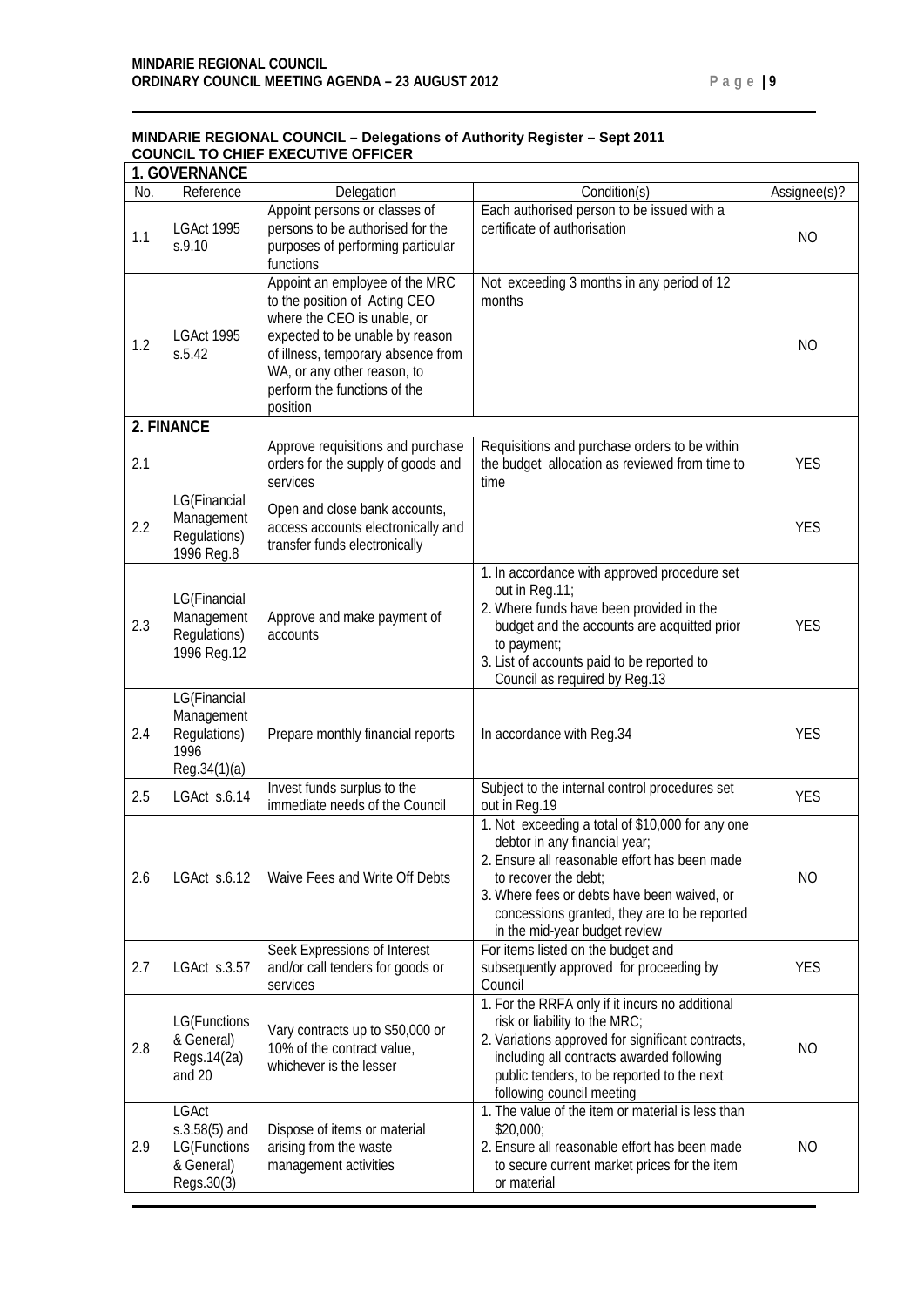<span id="page-9-0"></span>

| <b>ITEM 10.2</b>            | MRC WASTE FACILITY SITE AMENDMENT LOCAL LAW<br>2012 |
|-----------------------------|-----------------------------------------------------|
| <b>File No:</b>             | LAW/5                                               |
| Appendix(s):                | <b>Appendix 1</b><br><b>Appendix 2</b>              |
| Date:                       | 30 July 2012                                        |
| <b>Responsible Officer:</b> | <b>CEO</b>                                          |

#### **SUMMARY**

Seeking Council's approval to approve Mindarie Regional Council's Waste Facility Site Amendment Local Law 2012 and give Statewide Public Notice.

#### **BACKGROUND**

The Joint Standing Committee on Delegated Legislation (the Committee) has reviewed the Mindarie Regional Council Waste Facility Site Local Law (Principal Local Law) and has written to the Mindarie Regional Council (MRC) recommending a number of minor changes be addressed in the Principal Local Law.

In the letter the Committee requested the MRC to provide to them, in writing, an undertaking that it will amend a number of drafting errors prior to Monday 23 July 2012*.* The MRC responded to the Committee on 5 July 2012 advising that it will make the amendments to the Principal Local Law as requested.

#### **DETAIL**

The amendments have been made to the Local Law and are contained in Appendix 1. Appendix 2 contains the Amended Local Law as it will be presented to the public during the Statewide public notice period.

The purpose and effect of the amended Local Law will be the same as the Principal Local Law, which reads as follows:

**The purpose** of the local law is to regulate the conduct of the public whilst they are on the "*site"* on which the MRC conducts its waste operations.

**The effect** of the local law is to regulate and prohibit certain conduct by the public whilst on the site. It provides that some activities may only take place with permission and that some activities are restricted or prohibited. Restricted activities include parking and removal of flora, fauna and other property.

To amend the text of a Local Law steps will need to be taken under s3.12 of the *Local Government Act 1995* for the Council to amend the Local Law.

The first step is for the council to endorse the amendments to the Local Law including its purpose and effect and give Statewide public notice of the proposed Amendment to the Mindarie Regional Council Waste Facility Site Local Law 2012.

#### **CONSULTATION** Nil

#### **STATUTORY ENVIRONMENT**

The process for amending the text of a Local Law is covered in s3.12 of the Local Government Act 1995, which reads as follows: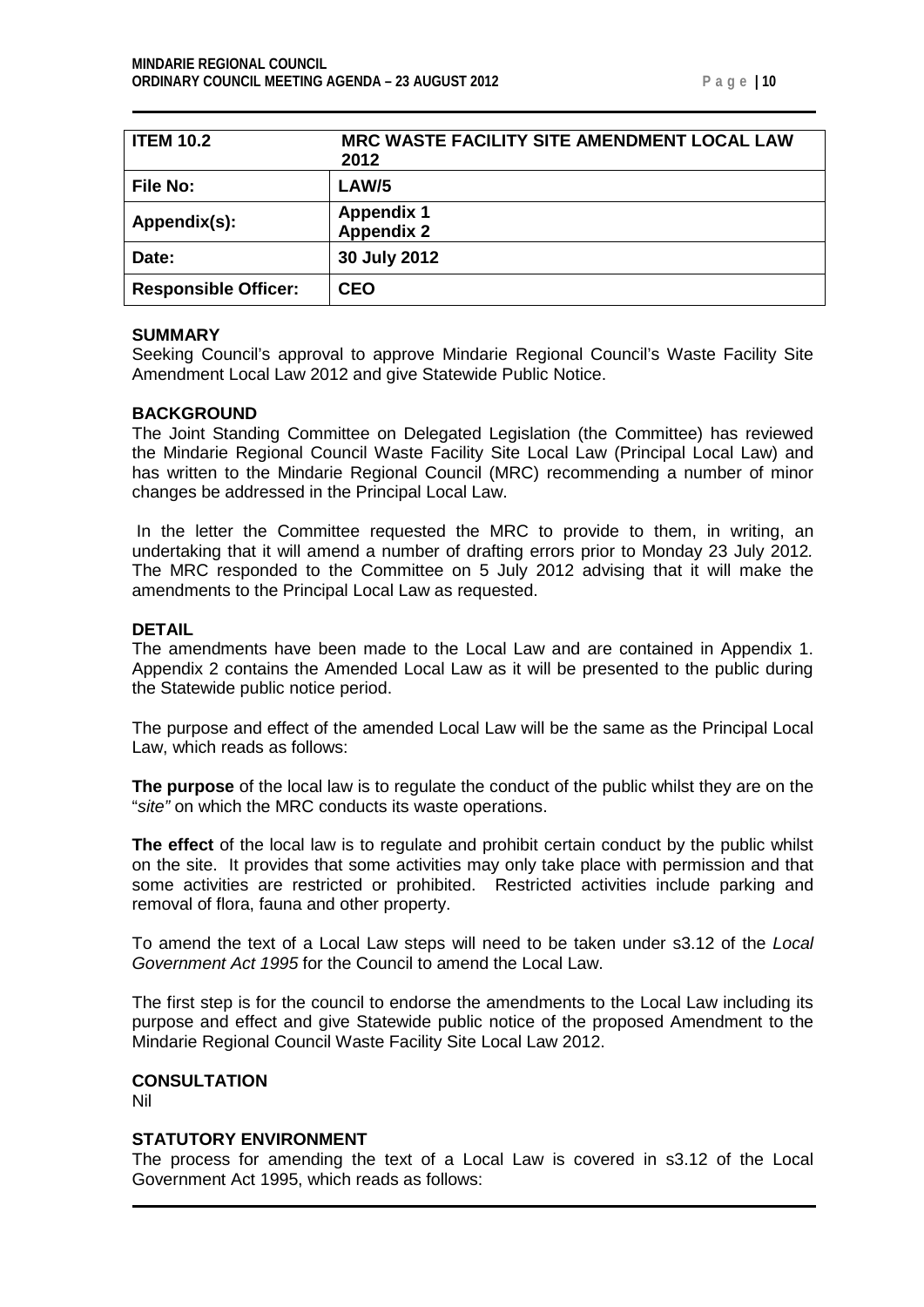#### *"3.12. Procedure for making local laws*

*(1) In making a local law a local government is to follow the procedure described in this section, in the sequence in which it is described.*

*(2) At a council meeting the person presiding is to give notice to the meeting of the purpose and effect of the proposed local law in the prescribed manner.*

- *(3) The local government is to —*
	- *(a) give Statewide public notice stating that —*
		- *(i) the local government proposes to make a local law the purpose and effect of which is summarized in the notice;*

*(ii) a copy of the proposed local law may be inspected or obtained at any place specified in the notice; and*

- *(iii) submissions about the proposed local law may be made to the local government before a day to be specified in the notice, being a day that is not less than 6 weeks after the notice is given;*
- *(b) as soon as the notice is given, give a copy of the proposed local law and a copy of the notice to the Minister and, if another Minister administers the Act under which the local law is proposed to be made, to that other Minister; and*

*(c) provide a copy of the proposed local law, in accordance with the notice, to any person requesting it.*

*(3a) A notice under subsection (3) is also to be published and exhibited as if it were a local public notice.*

*(4) After the last day for submissions, the local government is to consider any submissions made and may make the local law\* as proposed or make a local law\* that is not significantly different from what was proposed.*

*\* Absolute majority required.*

*(5) After making the local law, the local government is to publish it in the Gazette and give a copy of it to the Minister and, if another Minister administers the Act under which the local law is proposed to be made, to that other Minister.*

*(6) After the local law has been published in the Gazette the local government is to give local public notice —*

- *(a) stating the title of the local law;*
- *(b) summarizing the purpose and effect of the local law (specifying the day on which it comes into operation); and*
- *(c) advising that copies of the local law may be inspected or obtained from the local government's office.*

*(7) The Minister may give directions to local governments requiring them to provide to the Parliament copies of local laws they have made and any explanatory or other material relating to them.*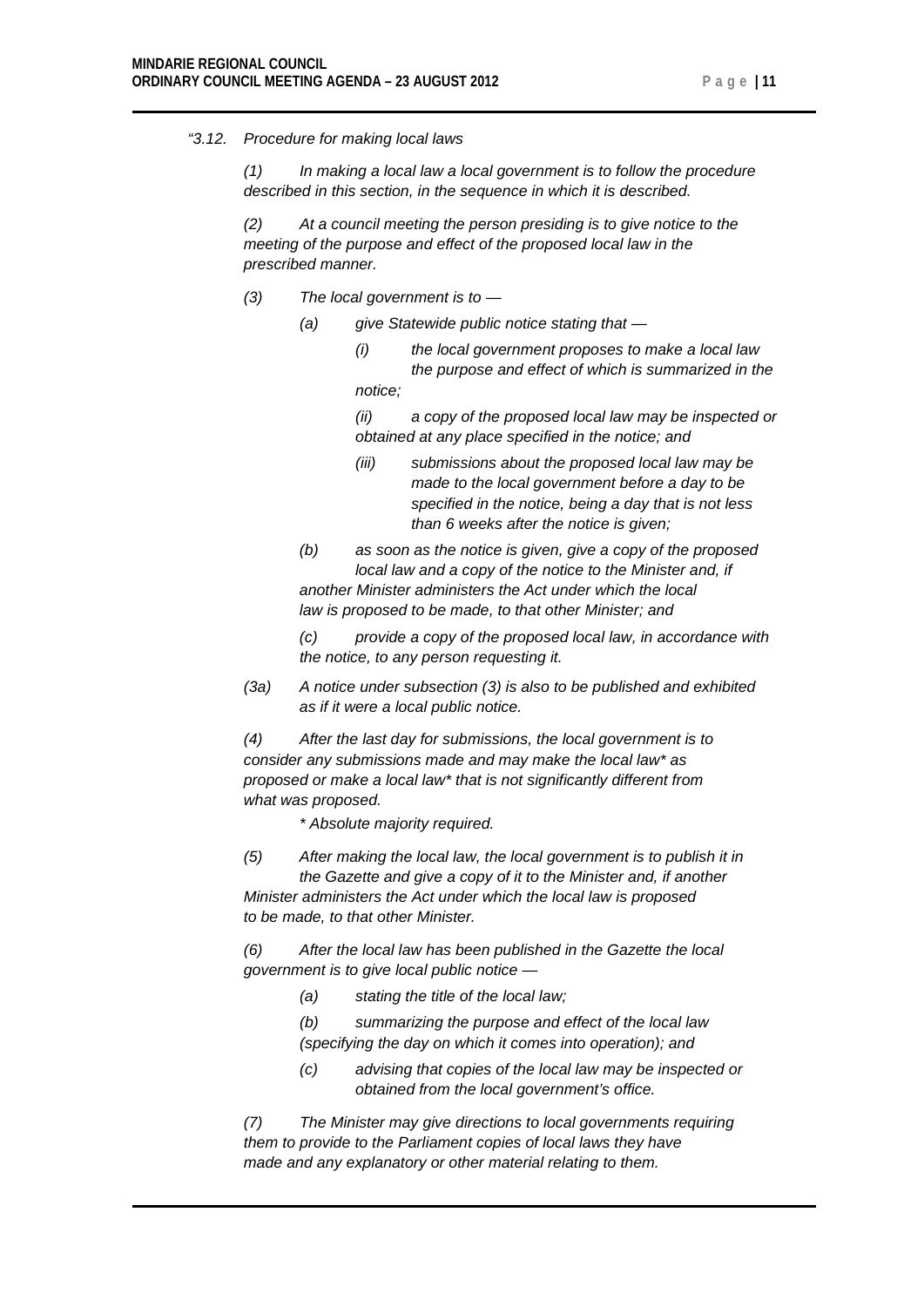*(8) In this section —*

*making in relation to a local law, includes making a local law to amend the text of, or repeal, a local law.*

#### *3.13. Procedure where significant change in proposal*

*If during the procedure for making a proposed local law the local government decides to make a local law that would be significantly different from what it first proposed, the local government is to recommence the procedure.*

#### *3.14. Commencement of local laws*

*(1) Unless it is made under section 3.17, a local law comes into operation on the 14th day after the day on which it is published in the Gazette or on such later day as may be specified in the local law.*

- *(2) A local law made under section 3.17 comes into operation on the day on which it is published in the Gazette or on such later day as may be specified in the local law.*
- *3.15. Local laws to be publicized*

*A local government is to take reasonable steps to ensure that the inhabitants of the district are informed of the purpose and effect of all of its local laws.*

*3.16. Periodic review of local laws*

*(1) Within a period of 8 years from the day when a local law commenced or a report of a review of the local law was accepted under this section, as the case requires, a local government is to carry out a review of the local law to determine whether or not it considers that it should be repealed or amended.*

*(2) The local government is to give Statewide public notice stating that —*

- *(a) the local government proposes to review the local law;*
- *(b) a copy of the local law may be inspected or obtained at any place specified in the notice; and*
- *(c) submissions about the local law may be made to the local government before a day to be specified in the notice, being a day that is not less than 6 weeks after the notice is given.*
- *(2a) A notice under subsection (2) is also to be published and exhibited as if it were a local public notice.*

*(3) After the last day for submissions, the local government is to consider any submissions made and cause a report of the review to be prepared and submitted to its council.*

*(4) When its council has considered the report, the local government may determine\* whether or not it considers that the local law should be repealed or amended.*

*\* Absolute majority required."*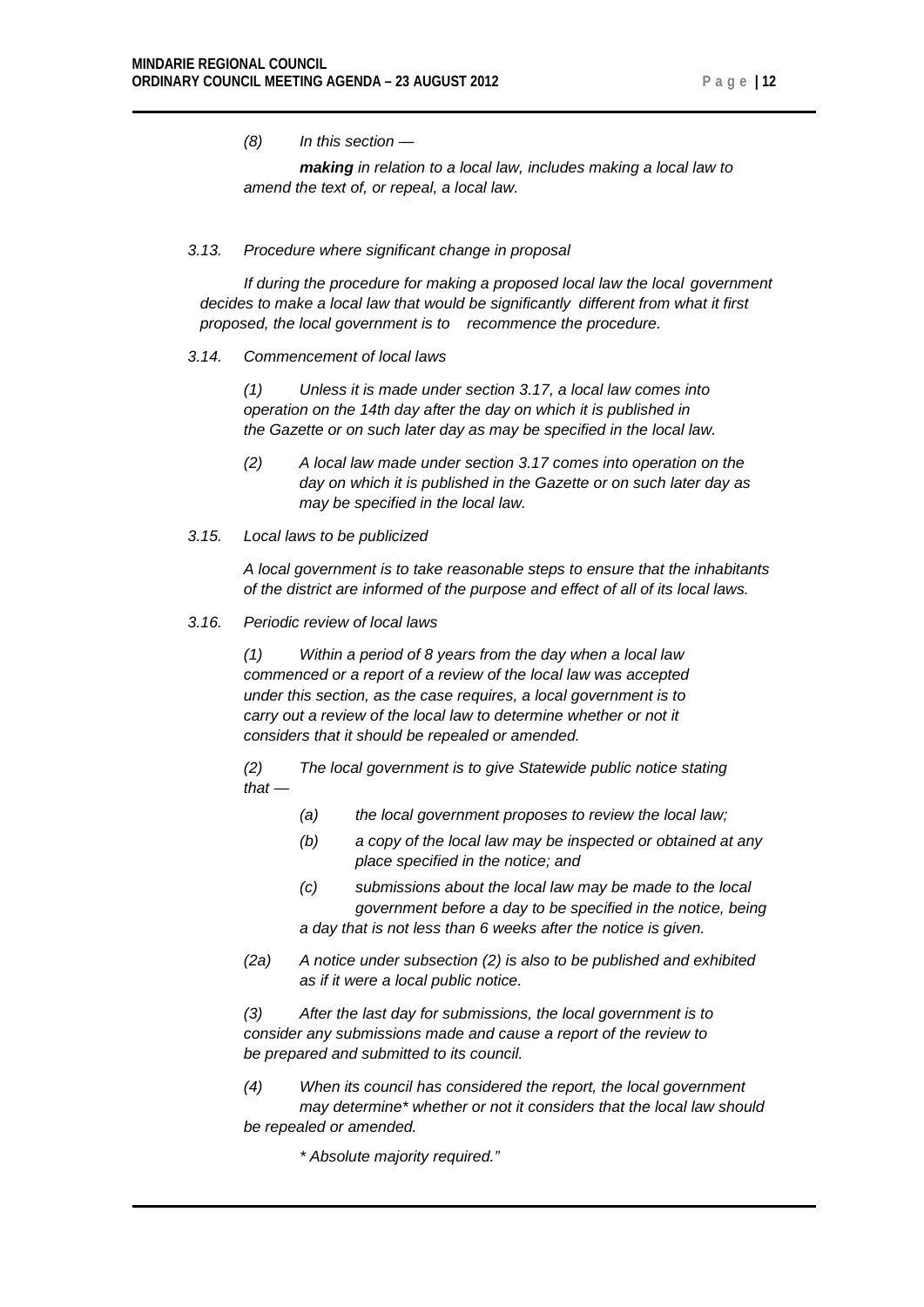#### **POLICY IMPLICATIONS**

Nil

**FINANCIAL IMPLICATIONS** Nil

**STRATEGIC IMPLICATIONS** Nil

#### **COMMENT**

The Committee has advised the MRC of textual errors in the Principal Local Law as it was presented and requested that they be addressed. To amend the text of a Local Law requires the same process as if a new Local Law was being developed. Therefore it is recommended that the Council endorses the changes to the local law and confirm its purpose and effect and authorise that the Principal Local Law as amended be advertised Statewide as required by s.3.12 (3) of the *Local Government Act 1995*.

#### **VOTING REQUIREMENT**

Simple Majority

#### **RESPONSIBLE OFFICER RECOMMENDATION**

**That:**

- **1. The Council endorses the Mindarie Regional Council Waste Facility Site Amendment Local Law 2012 including its "purpose" and "effect";**
- **2. The Council authorises the Waste Facility Site Amendment Local Law detailed in (1) above to be advertised in accordance with section 3.12(3) of the Local Government Act 1995.**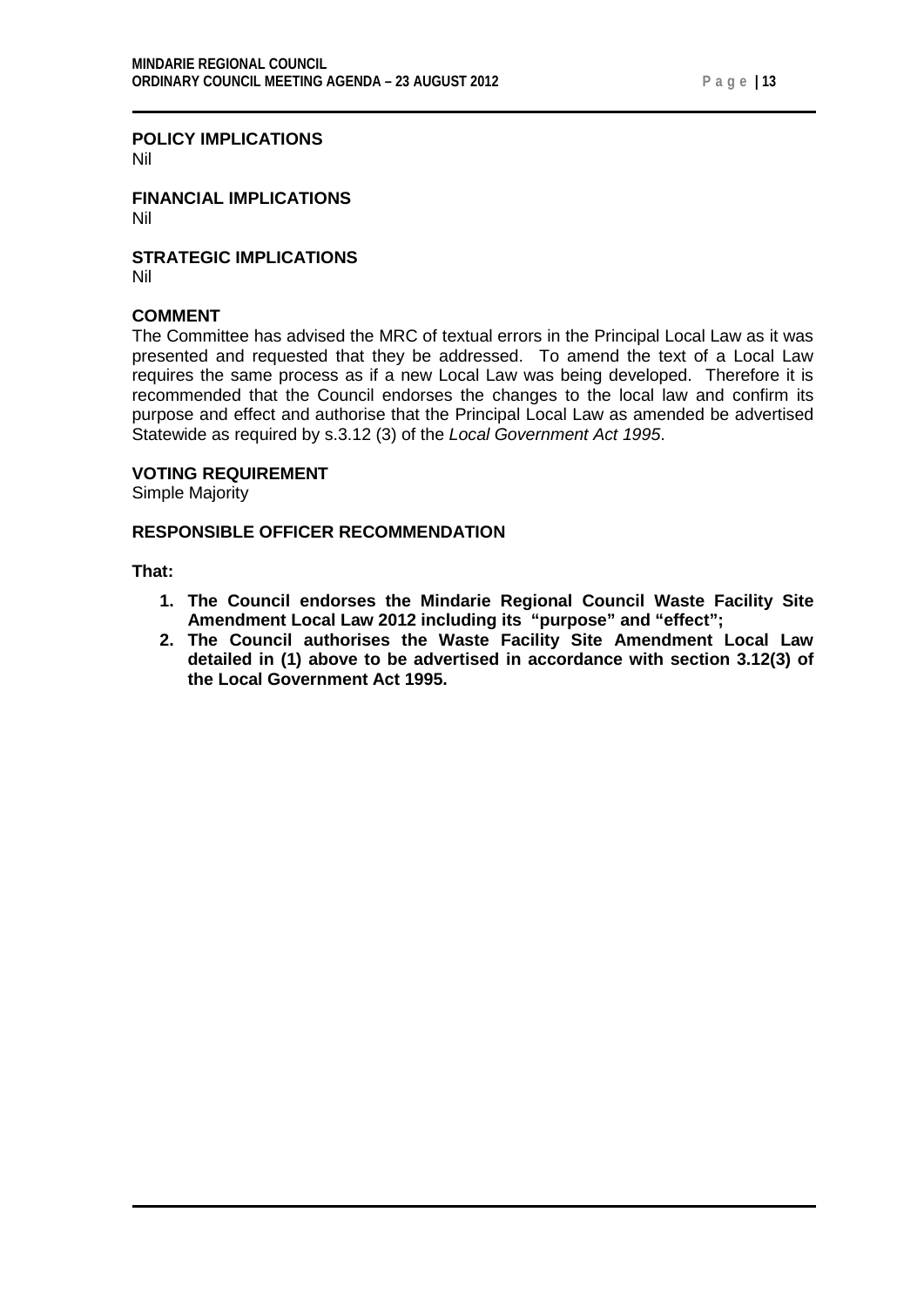|  |  |  |  | 14 |
|--|--|--|--|----|
|--|--|--|--|----|

<span id="page-13-0"></span>

| <b>ITEM 10.3</b>            | <b>FINANCIAL STATEMENTS FOR THE PERIODS ENDED</b><br>31 MAY 2012 AND 30 JUNE 2012 |
|-----------------------------|-----------------------------------------------------------------------------------|
| <b>File No:</b>             | <b>FIN/5-02</b>                                                                   |
| Appendix(s):                | <b>Appendix 3</b><br><b>Appendix 4</b><br><b>Appendix 5</b>                       |
| Date:                       | 30 July 2012                                                                      |
| <b>Responsible Officer:</b> | <b>Gunther Hoppe</b>                                                              |

#### **SUMMARY**

The purpose of this report is to provide financial reporting in line with statutory requirements which provides useful information to stakeholders of the Council.

#### **BACKGROUND**

Reporting requirements are defined by Financial Management Regulations 34 of the Local Government (Financial Management) Regulations 1996.

The financial statements presented for each month consist of:

- Operating Statement by Nature Combined
- Operating Statement by Nature RRF Only
- Operating Statement by Function
- Statement of Financial Activity
- Statement of Reserves
- Statement of Financial Position
- Statement of Investing Activities
- Information on Borrowings
- Tonnage Report

#### **DETAIL**

The Financial Statements attached are for the months ended 31 May 2012 and 30 June 2012 are attached at **Appendix 3 and 4** to this Item. The Tonnage Report for the 12 months to 30 June 2012 is attached at **Appendix 5.**

The complete suite of Financial Statements which includes the Operating Statements, Statement of Financial Position, Statement of Financial Activity and other related information are reported on a monthly basis.

These Statements includes:

- Accruals
- Provisions for Amortisation of Cell Development, Capping and Post Closure expenditure

to provide meaningful reporting to Stakeholders.

The estimates for Provisions for Amortisation of Cell Development, Capping and Post Closure expenditure are based on the estimated rates per tonne calculated with reference to estimated excavation cost of various stages of the landfill and the life of the landfill. An adjustment is made (if necessary) at the end of the year based on actual tonnages on a survey carried out to assess the "air space" remaining and other relevant information.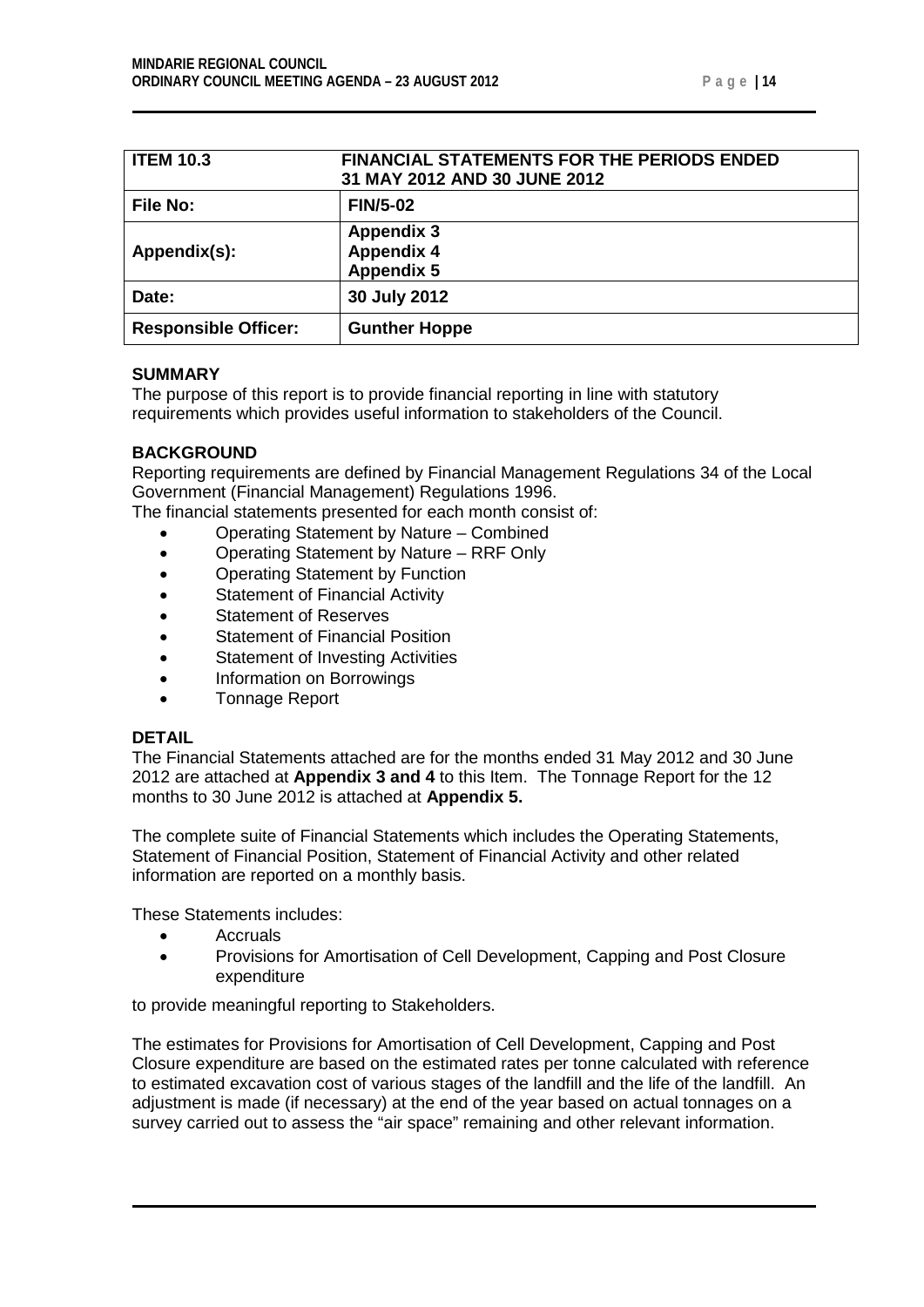These adjustments have not yet been made in the 30 June 2012 financial statements attached to this report, but will be included in as part of the year end close and audit process.

#### Summary of results for the year

|                      | <b>Actual</b> | <b>Budget</b> | <b>Variance</b> |
|----------------------|---------------|---------------|-----------------|
|                      |               |               |                 |
| Tonnes - Members     | 246,013       | 242,235       | 3,778           |
| Tonnes – Others      | 49,185        | 53,009        | (3,824)         |
| <b>TOTAL TONNES</b>  | 295,198       | 295,244       | (46)            |
|                      |               |               |                 |
|                      | \$            | S             | \$              |
| Revenue - Members    | 29,973,065    | 29,507,856    | 465,209         |
| Revenue – Other      | 9,390,262     | 9,914,232     | (524,970)       |
| <b>TOTAL REVENUE</b> | 39,363,327    | 39,423,088    | (59,761)        |
| <b>Expenses</b>      | 39,563,449    | 40,026,837    | 463,388         |
| <b>NET DEFICIT</b>   | (200,122)     | (603,749)     | 403,627         |

#### **VOTING REQUIREMENT**

Simple Majority

#### **RESPONSIBLE OFFICER RECOMMENDATION**

**That the Financial Statements set out in Appendix 3 and 4 for the months ended 31 May 2012 and 30 June 2012 be received.**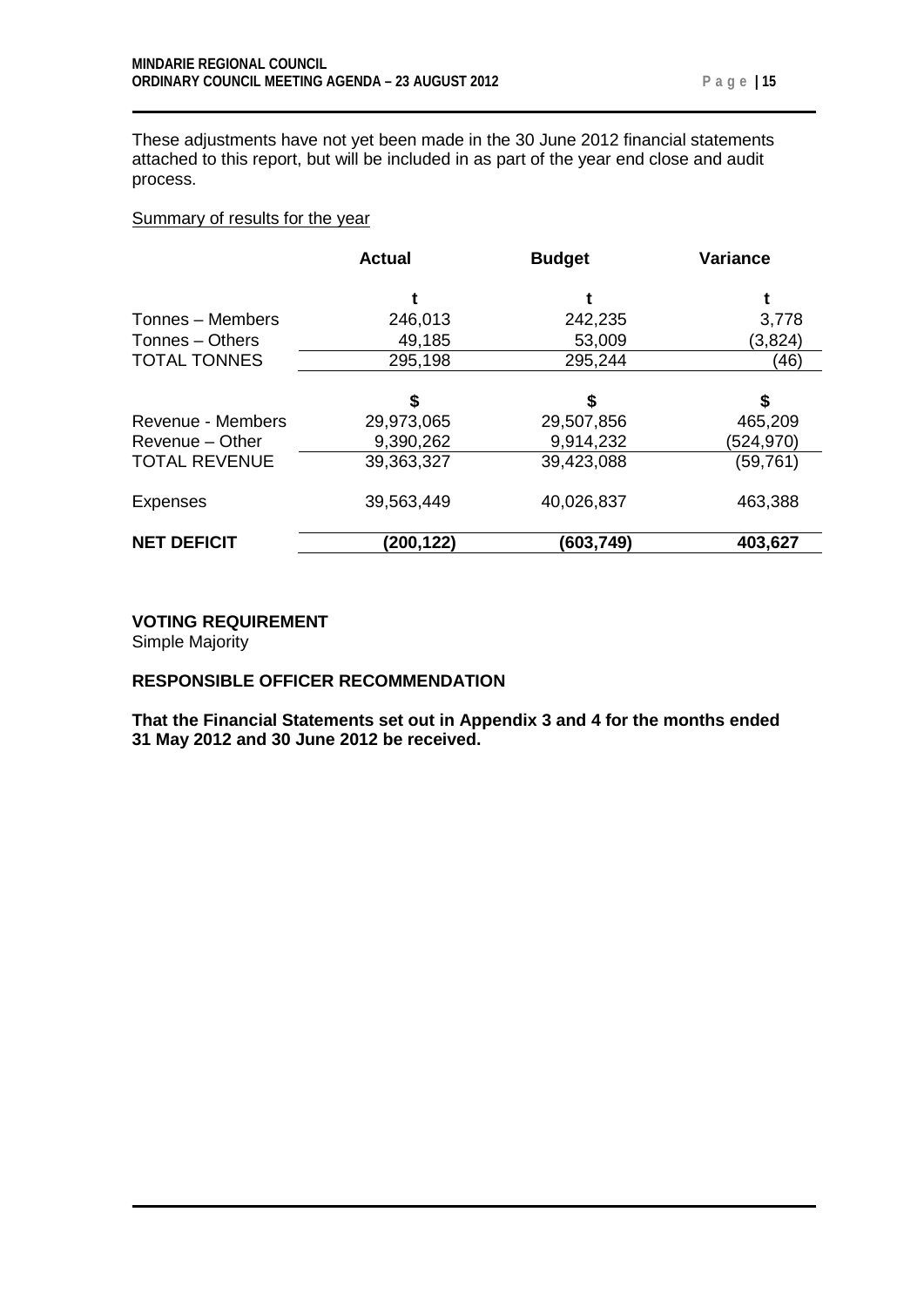<span id="page-15-0"></span>

| <b>ITEM 10.4</b>            | LIST OF PAYMENTS MADE FOR THE MONTHS ENDED<br>31 MAY 2012 AND 30 JUNE 2012 |
|-----------------------------|----------------------------------------------------------------------------|
| <b>File No:</b>             | <b>FIN/5-02</b>                                                            |
| Appendix(s):                | <b>Appendix 6</b><br><b>Appendix 7</b>                                     |
| Date:                       | 30 July 2012                                                               |
| <b>Responsible Officer:</b> | <b>Gunther Hoppe</b>                                                       |

#### **SUMMARY**

The purpose of this report is to provide details of payments made during the periods identified. This is in line with the requirement under delegated authority to the Chief Executive Officer, that a list of payments made from the Municipal Fund, since the last Ordinary Council meeting be presented to Council.

#### **COMMENT**

The lists of payments for the months ended 31 May 2012 and 30 June 2012 are at **Appendix 6 and 7** to this Item and are presented to Council for noting. Payments have been made in accordance with the delegated authority to CEO that allows payments to be made between meetings. At the Ordinary Council Meeting held on 13 October 2011, the Council delegated to the Chief Executive Officer the exercise of its power to make payments from the Municipal Fund. In order to satisfy the requirements of Clause 13(2) of the Local Government (Financial Management) Regulations, a list of payments made must be submitted to the next Council meeting following such payments.

It should be noted that generally all payments are GST inclusive and Mindarie Regional Council is able to claim this tax as an input credit when remittance of GST collected is made each month to the ATO.

| <b>Months Ended</b> | Account                  | <b>Vouchers</b> | Amount         |
|---------------------|--------------------------|-----------------|----------------|
| 31 May 2012         | <b>General Municipal</b> | Cheques         | \$163,741.42   |
|                     |                          | <b>EFT</b>      | \$2,038,261.03 |
|                     |                          | DP              | \$473,601.14   |
|                     |                          | <b>Total</b>    | \$2,675,603.59 |
| 30 June 2012        | <b>General Municipal</b> | Cheques         | \$75,530.09    |
|                     |                          | <b>EFT</b>      | \$2,707,514.19 |
|                     |                          | DP              | \$366,511.89   |
|                     |                          | <b>Total</b>    | \$3,149,556.17 |

# **VOTING REQUIREMENT**

Simple Majority

#### **RESPONSIBLE OFFICER RECOMMENDATION**

**That the list of payments made under delegated authority to the Chief Executive Officer, for the months ended 31 May 2012 and 30 June 2012 be noted.**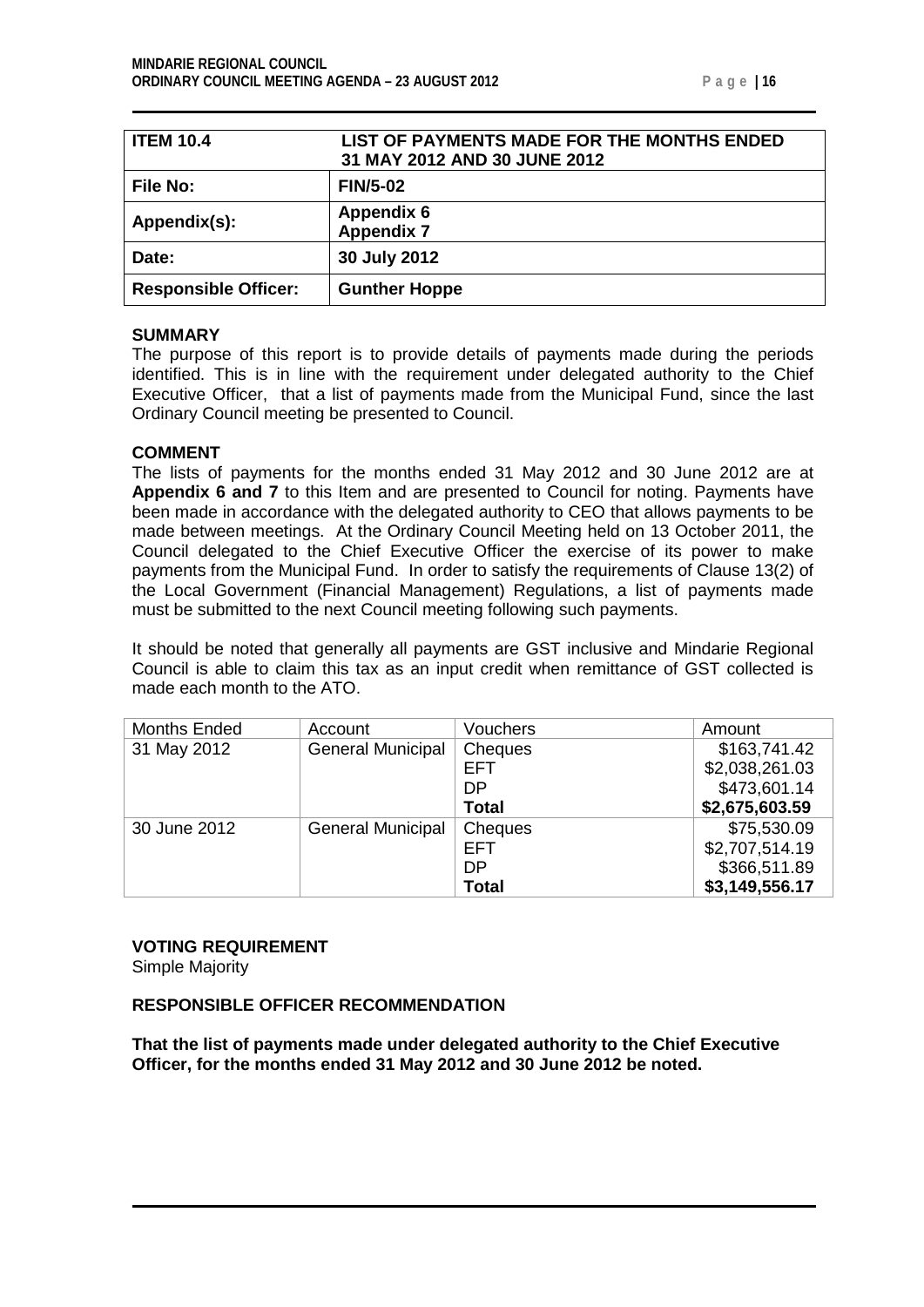### <span id="page-16-0"></span>**11 MEMBERS INFORMATION BULLETIN – ISSUE NO. 6**

### **RESPONSIBLE OFFICER RECOMMENDATION**

**That the Members Information Bulletin Issue No. 6 be received.**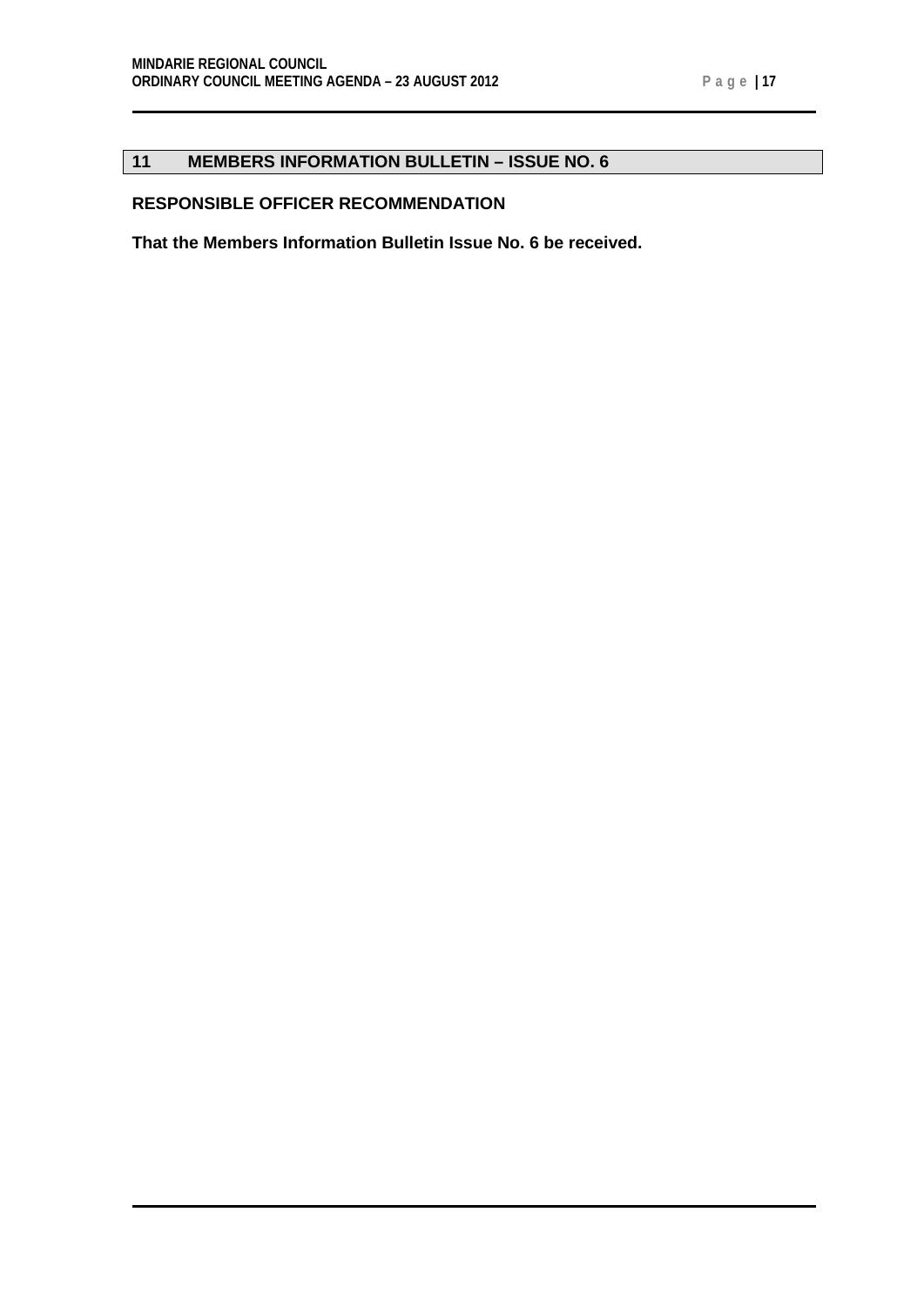### <span id="page-17-0"></span>**12 MOTIONS OF WHICH PREVIOUS NOTICE HAS BEEN GIVEN**

#### <span id="page-17-1"></span>**13 URGENT BUSINESS**

### <span id="page-17-2"></span>**14 QUESTIONS BY MEMBERS OF WHICH DUE NOTICE HAS BEEN GIVEN**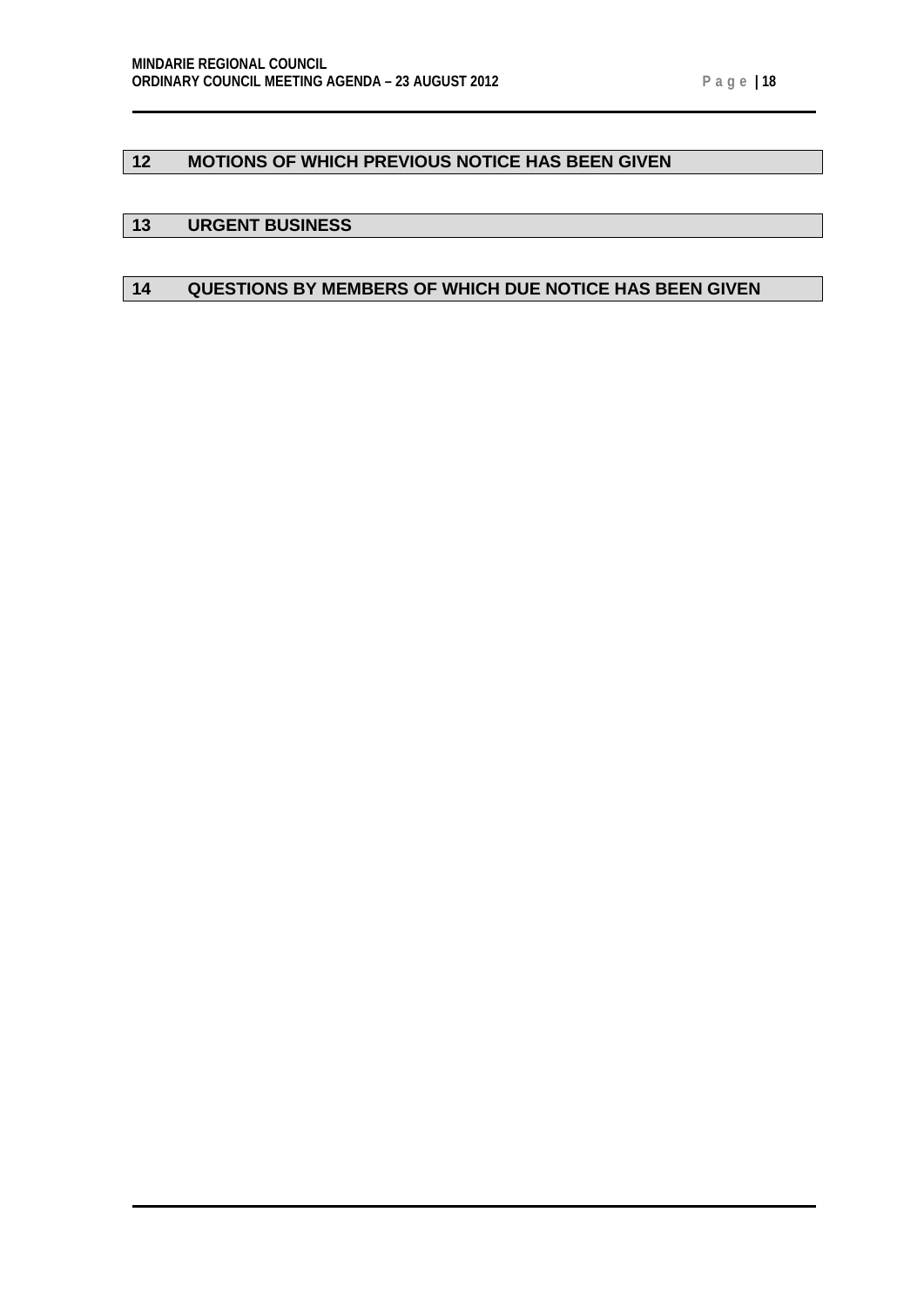### <span id="page-18-0"></span>**15 MATTERS FOR WHICH THE MEETING MAY BE CLOSED TO THE PUBLIC**

<span id="page-18-1"></span>

| <b>ITEM 15.1</b>            | <b>RESOURCE RECOVERY FACILITY - REQUEST FOR</b><br><b>RELOCATION OF ADJOINING TENANT</b> |
|-----------------------------|------------------------------------------------------------------------------------------|
| <b>File No:</b>             | <b>WST/118</b>                                                                           |
| Appendix(s):                |                                                                                          |
| Date:                       | 1 August 2012                                                                            |
| <b>Responsible Officer:</b> | <b>CEO</b>                                                                               |

# **THIS ITEM IS CONFIDENTIAL, NOT FOR PUBLIC VIEWING.**

### **DISTRIBUTED UNDER SEPARATE COVER TO**

## **ELECTED MEMBERS**